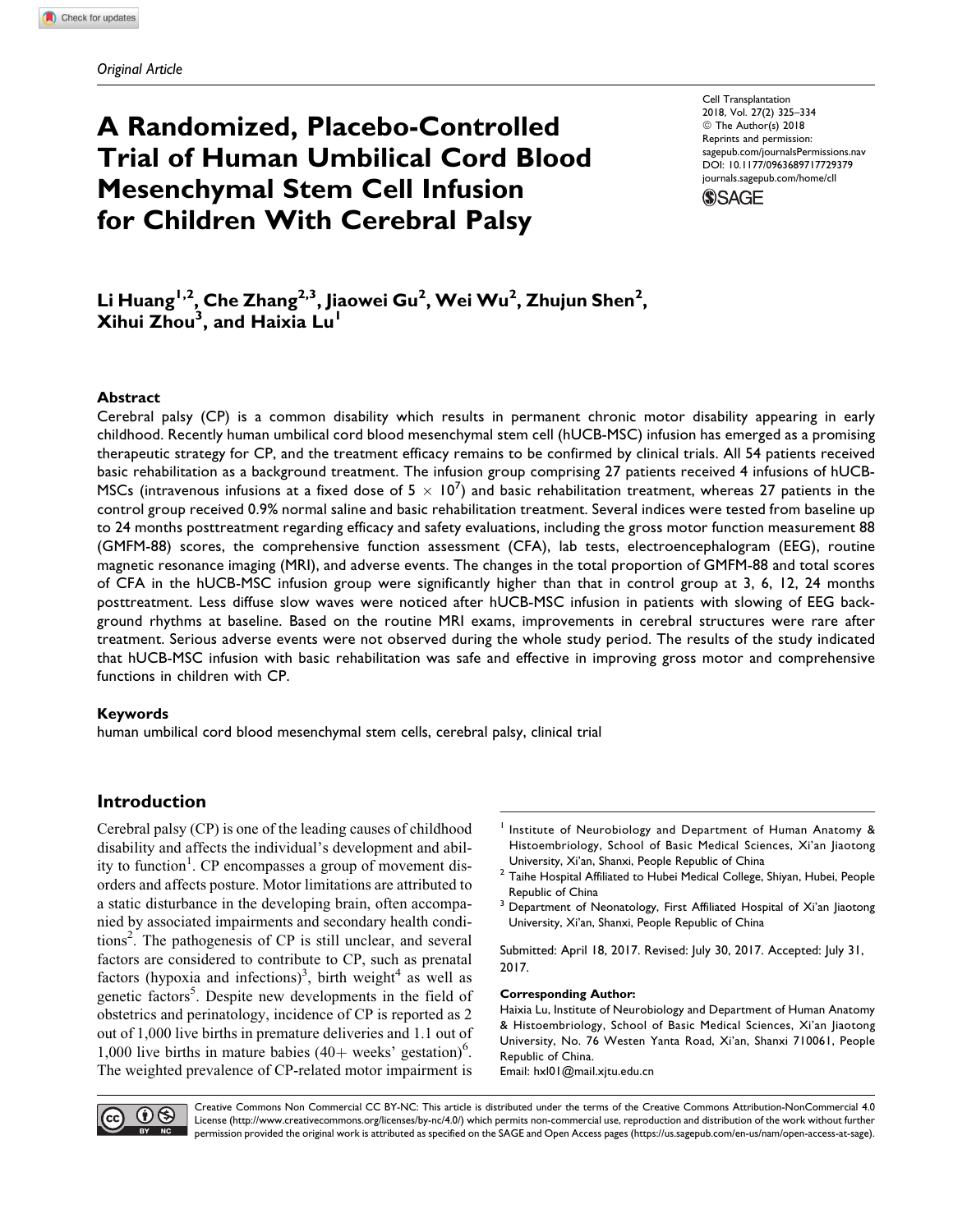1.25/1,000 children in China. For mild, moderate, severe, and extremely severe groups of motor impairment, weighted proportions of CP are 14.12%, 20.35%, 27.44%, and 38.09%, respectively. Weighted proportions of concurrent visual, hearing, and cognitive impairment are 5.00%, 6.98%, and 71.06%, respectively<sup>7</sup>.

Of all available treatments for CP, mesenchymal stem cell (MSC) infusion was considered as a promising therapeutic alternative in clinical practices and numerous trials in recent decades<sup>8,9</sup>. Additionally, developments in rehabilitation have also improved performance in several aspects, including intensive upper extremity training to improve bimanual performance, strength training to improve muscle strength, hippotherapy to improve muscle symmetry, and activities and balance training to improve reactive balance<sup>10</sup>. It was more convenient to obtain human umbilical cord blood-derived MSCs (hUCB-MSCs), as their use has fewer associated ethical issues, and the cells have low immunogenicity when compared to other types of  $MSCs<sup>11</sup>$ . Compared to bone marrow-derived MSCs, hUCB-MSCs are more appealing due to their higher proliferative capacity, lower immunogenicity, and stronger immunosupressive potential<sup>12</sup>. Based on the therapeutic potential and convenient procurability, clinical research has been performed to study the safety and efficacy of hUCB-MSC infusion in children with CP, and the results were promising in some reported cases<sup>13</sup>. For further confirmation of the safety and effectiveness of cord blood-derived stem cell infusion, several clinical studies have been conducted $11,14,15$ . Only 1 randomized double-blind, placebo-controlled trial was registered in the clinical trial database to date ([clinicaltrials.](http://clinicaltrials.gov) [gov](http://clinicaltrials.gov) identifier NCT01988584)<sup>16</sup>, which is still ongoing. Nowadays, combined therapies have become a common strategy for CP treatment, and rehabilitation training was usually applied as a basic adjunctive therapy. Based on the data from our previous study, a significant improvement in gross motor function was observed when hUCB-MSC infusion and basic rehabilitation were combined<sup>17</sup>. The efficacy and safety in combining hUCB-MSC infusion and rehabilitation would be further clarified with a randomized controlled clinical trial.

# Materials and Methods

## **Ethics**

This trial was approved by the institutional review board (IRB) of the Taihe Hospital affiliated to Hubei Medical College (Hubei, China, Ethical approval No. 2010-06). Informed consent forms were approved by the IRB and were signed by the patients or guardians before the commencement of the study.

# Target Population

Patients fulfilling the inclusion criteria as stated below were eligible for participating in the study.

- 1. must be diagnosed with CP according to the national standard criteria<sup>18</sup> including clinical history and physical examination,
- 2. aged between 3 and 12 years,
- 3. no prior history of epilepsia gravior within 15 d of infusion and no seizure attack within 24 h of treatment,
- 4. must be able to comply with scheduled visits, treatment plans, physical examinations, laboratory tests, performance scales, and other study procedures, and
- 5. showing willingness by signing the informed consent form, which was approved by the IRB for patients or parents.

Patients having liver or renal dysfunction at enrollment, any known genetic or immunological disorder, coagulation disorder, malignancy history, known allergy to more than 2 kinds of food or medications, current severe infection, or any other features that hampered the compliance with the requirement of the protocol according to the clinical judgment of the investigator were excluded from study. All the patients were recruited from China.

## Study Design

This trial was designed as a placebo-controlled, single-blind study. A total of 56 children with CP were enrolled during the recruitment phase which began on September 20, 2010, and 2 patients dropped out before the second course and were lost to follow-up. The last follow-up visit was in September 2015. All of the patients were randomly assigned to 2 groups on a 1:1 allocation. All of the patients and their families were blinded to the group assignment, and the patients received hUCB-MSC infusion with basic rehabilitation in the infusion group, whereas patients in the placebocontrolled group received basic rehabilitation and normal saline (0.9% NS). The investigators and charge nurses were made aware of the treatment information to handle emergencies, if any. The placebo and hUCB-MSC injectates could not be distinguished from one another by their appearances since hUCB-MSC turbid liquid was diluted with 0.9% NS before infusion.

## Assessment Parameters and Schedule

The study schedule is shown in Table 1 with detail information as below.

Baseline assessments. The baseline assessments of the patients were done 7 d prior to first dose. They consisted of physical exams, various laboratory functional tests, electrocardiogram (ECG), electroencephalogram (EEG), magnetic resonance imaging (MRI), gross motor function measure 88 (GMFM-88) scale, and comprehensive functional assessment (CFA) scale. Among laboratory functional tests, hematology test, biochemistry test, blood coagulation, serum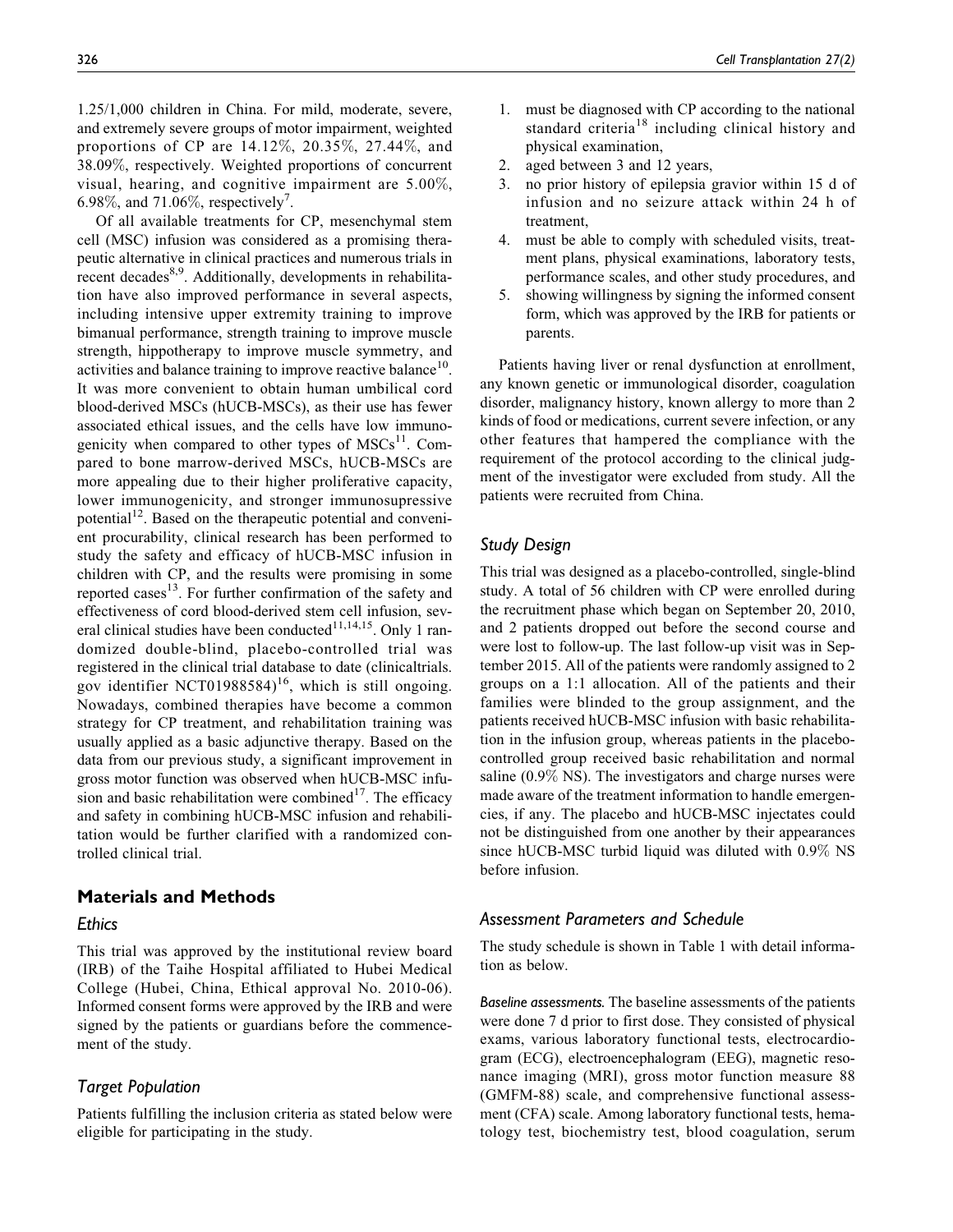#### Table 1. Study Schedule Flow Diagram.

|                                                               | <b>Study Stage</b>        |                        |                                |  |                       |                                |   |                           |                          |                                   |                                                                                |                           |                           |    |
|---------------------------------------------------------------|---------------------------|------------------------|--------------------------------|--|-----------------------|--------------------------------|---|---------------------------|--------------------------|-----------------------------------|--------------------------------------------------------------------------------|---------------------------|---------------------------|----|
|                                                               | Screening                 | Randomization<br>(Day) | Cycle I<br>(Day Since<br>Rand) |  |                       | Cycle 2<br>(Day Since<br>Rand) |   |                           |                          | Follow-Up (Month Since Last Dose) |                                                                                |                           |                           |    |
| <b>Study Process Items</b>                                    | Day 7 to<br>Randomization | 0                      |                                |  |                       |                                |   |                           |                          |                                   | 3<br>1 8 15 22 102 109 116 123 $(\pm 7D)^a$ $(\pm 7D)$ $(\pm 15D)$ $(\pm 15D)$ | 6                         | 12                        | 24 |
| Informed consent signing<br>Randomization group<br>assignment | $x^b$                     | x                      |                                |  |                       |                                |   |                           |                          |                                   |                                                                                |                           |                           |    |
| Demographics collection                                       | x                         |                        |                                |  |                       |                                |   |                           |                          |                                   |                                                                                |                           |                           |    |
| Medical history collection                                    | x                         |                        |                                |  |                       |                                |   |                           |                          |                                   | $\boldsymbol{\mathsf{x}}$                                                      | $\mathsf{x}$              | x                         | x  |
| Vital signs collection                                        | x                         |                        |                                |  |                       |                                |   |                           |                          |                                   | X                                                                              | $\mathsf{x}$              | $\mathsf{x}$              | x  |
| Height and weight<br>assessment                               | x                         |                        |                                |  |                       |                                |   |                           |                          |                                   |                                                                                |                           |                           |    |
| Physical examination                                          | x                         |                        |                                |  |                       |                                |   |                           |                          |                                   | $\boldsymbol{\mathsf{x}}$                                                      | x                         | $\boldsymbol{\mathsf{x}}$ | x  |
| Hematology, biochemistry,<br>liver and renal function test    | x                         |                        |                                |  |                       |                                |   |                           |                          |                                   | $\pmb{\times}$                                                                 | $(x)^c$                   | x                         | x  |
| Blood coagulation test                                        | x                         |                        |                                |  |                       |                                |   |                           |                          |                                   |                                                                                |                           |                           |    |
| Serum pathogen test                                           | x                         |                        |                                |  |                       |                                |   |                           |                          |                                   |                                                                                |                           |                           |    |
| Urinalysis test                                               | x                         |                        |                                |  |                       |                                |   |                           |                          |                                   | $\boldsymbol{\mathsf{x}}$                                                      | (x)                       | x                         | x  |
| <b>ECG</b> exam                                               | x                         |                        |                                |  |                       |                                |   |                           |                          |                                   | X                                                                              | $\mathsf{x}$              | $\mathsf{x}$              | x  |
| EEG exam                                                      | x                         |                        |                                |  |                       |                                |   |                           |                          |                                   |                                                                                | $\boldsymbol{\mathsf{x}}$ | $\mathsf{x}$              | x  |
| MRI exam                                                      | x                         |                        |                                |  |                       |                                |   |                           |                          |                                   |                                                                                | $\boldsymbol{\mathsf{x}}$ | $\mathsf{x}$              | x  |
| <b>GMFM</b> performance<br>assessment                         | x                         |                        |                                |  |                       |                                |   |                           |                          |                                   | x                                                                              | $\boldsymbol{\mathsf{x}}$ | $\boldsymbol{\mathsf{x}}$ | x  |
| Comprehensive function<br>assessment                          | x                         |                        |                                |  |                       |                                |   |                           |                          |                                   | $\boldsymbol{\mathsf{x}}$                                                      | x                         | x                         | x  |
| hUCB-MSC infusion (for<br>hUCB-MSC infusion group)            |                           |                        |                                |  | x x x                 | X                              | x | $\boldsymbol{\mathsf{x}}$ | x                        | X                                 |                                                                                |                           |                           |    |
| 0.9% NS infusion (for control<br>group)                       |                           |                        |                                |  | $x \times x \times x$ |                                | x | $\boldsymbol{\mathsf{x}}$ | x                        | x                                 |                                                                                |                           |                           |    |
| Basic rehabilitation (for both<br>groups)                     |                           |                        |                                |  | phase                 |                                |   |                           | over the whole treatment | Twice everyday for I h each time  |                                                                                |                           |                           |    |

Abbreviations: ECG, electrocardiogram; EEG, electroencephalogram; MRI, magnetic resonance imaging; GMFM, gross motor function measurement; hUCB-MSCs, human umbilical cord blood mesenchymal stem cells; NS, normal saline.

<sup>a</sup> Allowed a time window of 7 d ahead or after the scheduled day.

 $^{\rm b}$ The study process items with an X mark should be completed as scheduled.

c The study process items with this mark was optional to perform according to patients' status judging by investigators.

pathogen test, liver and renal function test, immunologic tests, and urinalysis were performed.

Safety measures. The safety assessments were performed during baseline and follow-up phases. Follow-up visits were conducted as they were scheduled, at the 3rd month  $(\pm 7 \text{ d})$ , 6th month  $(\pm 7 \text{ d})$ , 12th month  $(\pm 15 \text{ d})$ , and 24th month  $(\pm 15 \text{ d})$  posttreatment, respectively. The physical exam, lab tests, and ECG were performed at follow-up visits. Regarding lab tests, only hematology, biochemistry, liver and renal function tests, immunologic tests, and urinalysis were required in follow-up phases. MRI was performed at baseline and posttreatment at the 6th month  $(\pm 7 \text{ d})$ , 12th month  $(\pm 15 \text{ d})$ , and 24th month  $(\pm 15 \text{ d}).$ 

The adverse events were also considered as safety outcomes, and relative information was collected including the event title, severity grade, and relation to the study process.

Efficacy measures. The efficacy outcomes were assessed as follows. The GMFM-88 scale was usually employed to evaluate the recovery of gross motor ability of children with CP. Eighty-eight questions were addressed in the GMFM-88 scale for 5 function areas including "lying and rolling," "sitting," "crawling and kneeling" "standing," and "walking, running, and jumping." Raw scores were collected. The proportion of raw scores in total scores for each function area was calculated since the full score in each area was different. Then the sum of raw scores in each function area was shown as a total score, and the proportion of total raw score in full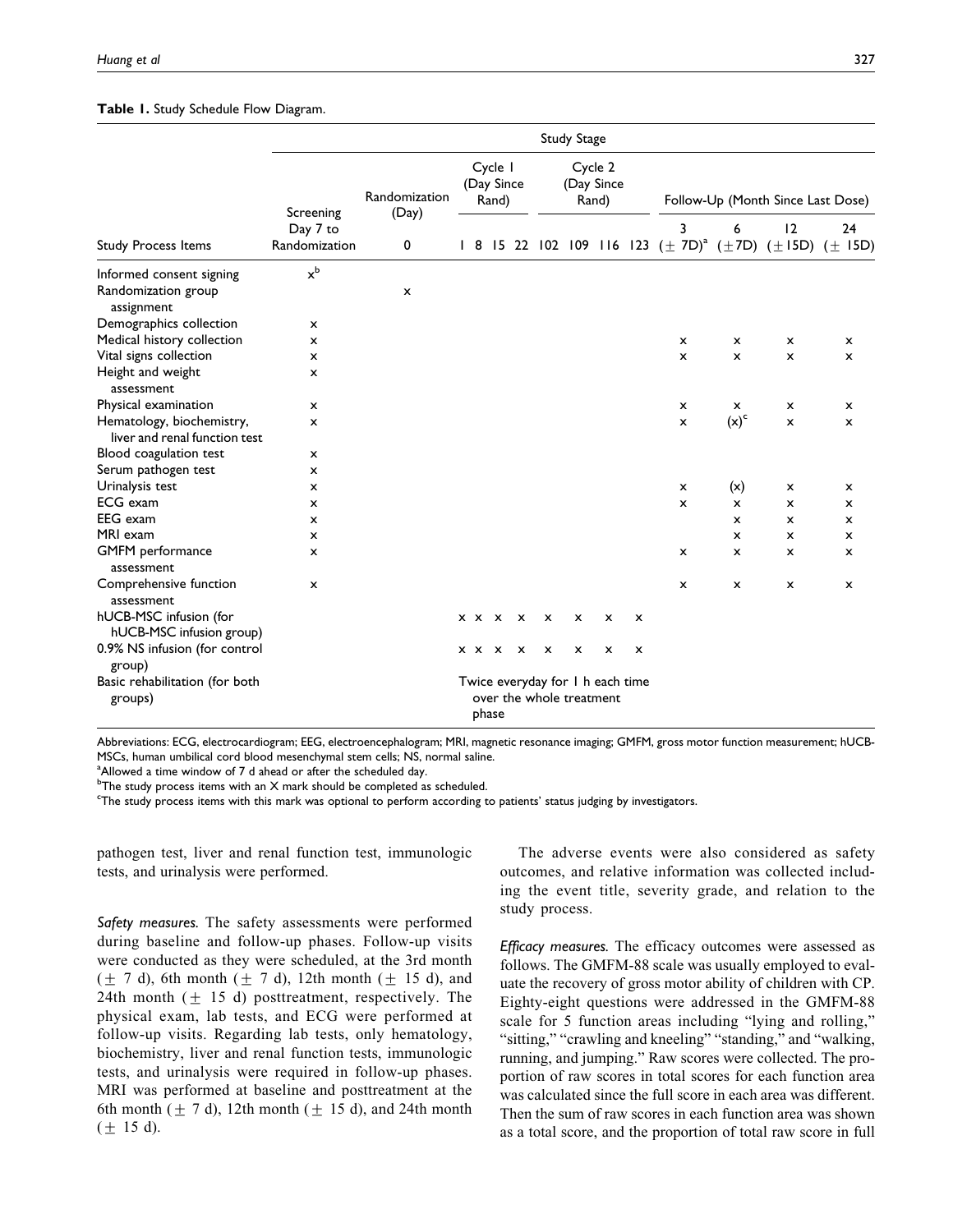mark at each study phase was evaluated. The changes in total score proportion and each functional score proportion between different phases were processed for analysis. The CFA scale was used for functional assessment in 5 functional areas including cognizance, language competence, self-care, motor function, and social adaptability. Raw scores were collected in each functional area, and the total scores were calculated as their sum. Then the changes in total scores and each functional score were processed for analysis.

Scales were finished at baseline and post-treatment during the 3rd month  $(\pm 7 \text{ d})$ , 6th month  $(\pm 7 \text{ d})$ , 12th month  $(\pm 15$ d), and 24th month  $(\pm 15$  d). The outcome results of scales were expressed as the main efficacy indices to show the overall functional improvement in the treatment. The difference between baseline and post-treatment scores was calculated. The changes in total score proportion in the GMFM-88 and the total score changes in the CFA were evaluated as clinical effective power. The clinical efficacy evaluation results could be divided into 3 levels according to the effective power: significantly effective when effective power reached 20%; effective when effective power reached 10% but less than 20%; and ineffective when effective power was less than 10%.

Exploratory measures. EEG was believed to be an exploratory measure to demonstrate the accompanied changes in cerebral electrophysiology, if any. It was performed at baseline and posttreatment during the 6th month  $(\pm 7 \text{ d})$ , 12th month  $(\pm 15 \text{ d})$ , and 24th month  $(\pm 15 \text{ d})$ .

Besides, changes in cerebral structure were checked by routine MRI to explore the correlation between cerebral electrophysiology and structure, if any. All the patients were scanned with a GE HDX 3.0 T system (GE Healthcare, Pittsburgh, PA, USA) for MRI exams with sequence of 3 dimensional longitudinal relaxation time weighted imaging(T1WI ), transverse relaxation time weighted imaging (T2WI), and transverse relaxation time-Flair (T2-Flair).

#### Study treatment

hUCB-MSC source. Allogeneic hUCB-MSCs were acquired from the UCB bank of Beike Biotechnology Company (Shenzhen, China). All manufacturing processes and laboratories met the standards for good manufacturing practices and good tissue practices. The resources were from the umbilical cord blood and tissues of healthy puerperal women with a negative result for all the following tests: syphilis, HIV, hepatitis B virus (HBV), and toxplasma, nubellavirus, cytomegalo virus, herpes simplex virus, and other virus (TORCH 5). Several tests were performed on the collected samples following donor's requirement from the United States Food and Drug Administration (USFDA) and American Association of Blood Banks. Then the hUCB-MSCs were separated by centrifugation and cultivated in Dulbecco's modified Eagle's medium (Thermo Fisher Scientific, Waltham, MA, USA) enhanced with basic fibroblast growth factor (bFGF) and epidermal growth factor (EGF, Thermo Fisher Scientific) instead of any animal products. The culture medium was washed away when the cells were harvested. The hUCB-MSCs were passaged and collected at the fourth generation, before storing them at  $-196^{\circ}$ C in cryopreservation storage equipment. A series of testing was carried out to ensure the quantity and quality of hUCB-MSCs before transporting for clinical usage, including tests for cytomegalovirus, human T-cell leukemia virus, and microorganisms, such as aerobic bacteria, anaerobic bacteria, and fungi. All these tests were negative. Additionally, the parameters of hUCB-MSC vitality, and biological characteristics were tested to meet with International Society for Cellular Therapy standards<sup>19</sup> and documented in test reports for each batch of cell product, including morphology, cell count  $(5 \times 10^7 \text{ cell/mL})$ , range 90% to 120%, and 1 mL/vial), viability rate ( $\geq$ 90%), cell surface markers, colony-forming ability, differential capacity, and so on. Regarding the cell surface markers, it was found that CD90, CD73, CD105, and CD29 were higher than 95%, and CD45, CD34, CD79a/ CD19, CD14, and HLA-DR were less than 2%.

Study treatment in hUCB-MSC infusion group. All patients in the hUCB-MSC infusion group received intravenous infusions and basic rehabilitation therapies as scheduled. The patients were infused with hUCB-MSCs at day 1 after randomization and then given 3 infusions in each course with an interval of 7 d between infusions. The infusion procedure was carried out twice with a 3-month interval between courses. At each treatment course, the hUCB-MSCs were infused at a fixed quantity as  $5 \times 10^7$  cells after they were dispersed and mixed in 30 mL 0.9% NS. All the treatments were performed in a specific room for hUCB-MSC infusion. Immunosuppressant was not administered in our study, considering the immunosuppressive properties of  $MSCs<sup>12</sup>$ . Allogeneic hUCB-MSCs maintained low immunogenicity in vitro and in vivo, suggesting it was immunologically safe for use in allogeneic clinical applications<sup>20</sup>. Moreover, it was suggested that hUCB-MSCs could be successfully transplanted even when they were major histocompatibility complex (MHC) mismatched $^{21}$ . Therefore, the compatibility test between donor and recipient was not considered before hUCB-MSC infusion. Additionally, the safety of allogeneic hUCB-MSC infusion without concomitance of immunosuppressant was shown in a case report<sup>17</sup>. In order to monitor the rejection reaction, if any, immunologic tests were performed before and after infusion, including immounoglobin (Ig)A, IgM, IgG, C3, C4, rheumatoid factor (RF), hypersensitive C reactive protein (hsCRP), and anti-streptolysin O (ASO). All the test results were within normal ranges.

Basic rehabilitation treatments were performed by rehabilitation physiatrists for CP, including Bobath therapy and conductive education. They were carried out as scheduled. Each session lasted 40 min, twice a day, and 6 d per week.

Study treatment in control group. All the patients in the control group were given 30 mL 0.9% NS and basic rehabilitation with the same procedure as that in the hUCB-MSC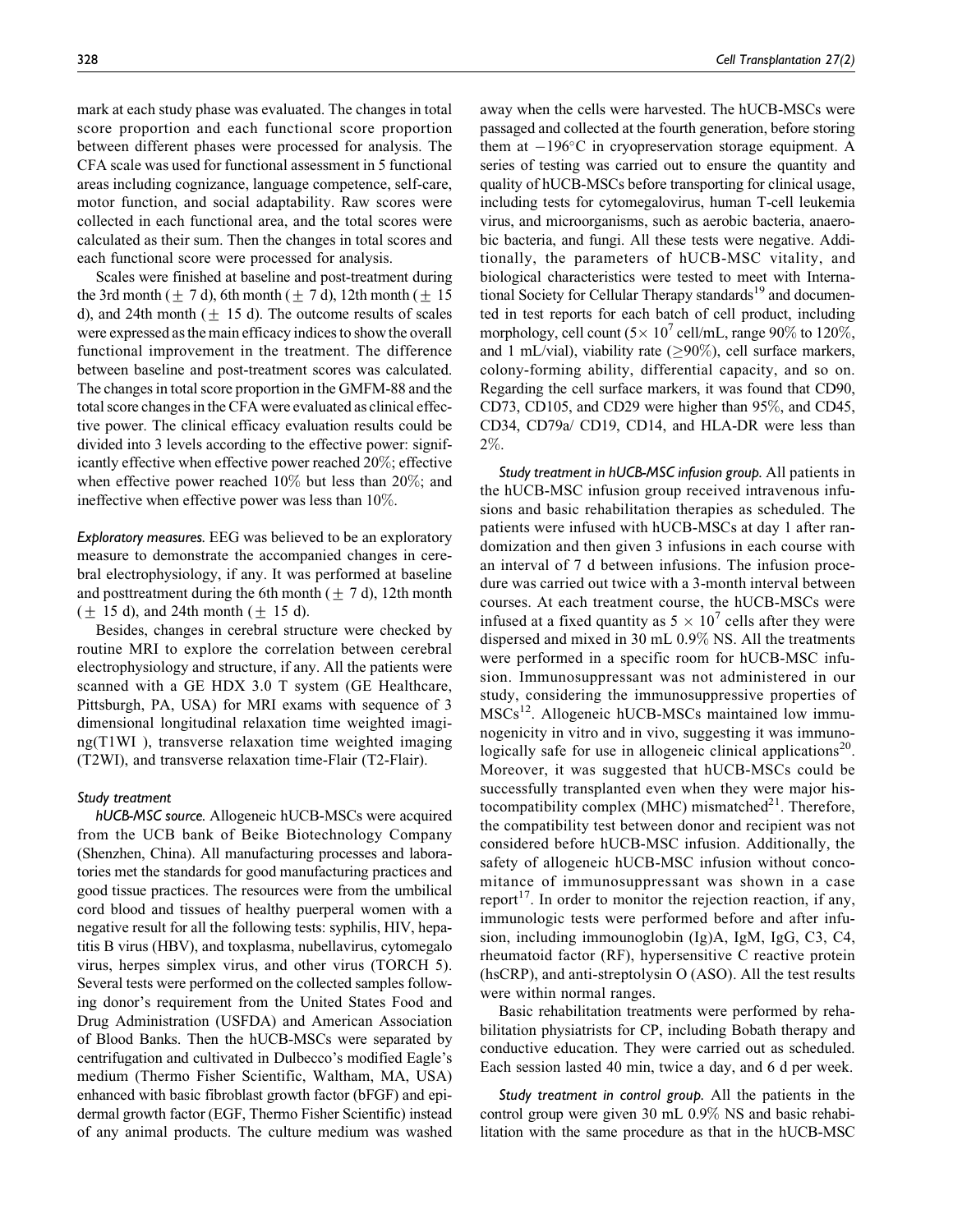#### Table 2. Patient Demographic Characteristics at Baseline.

|                                                                                                                                                                                                                                                                                                                            |                                                                             | Group                                                                                                                           |
|----------------------------------------------------------------------------------------------------------------------------------------------------------------------------------------------------------------------------------------------------------------------------------------------------------------------------|-----------------------------------------------------------------------------|---------------------------------------------------------------------------------------------------------------------------------|
| Demographics                                                                                                                                                                                                                                                                                                               | hUCB-MSC Infusion<br>Group, $n = 27$                                        | Control Group,<br>$n = 27$                                                                                                      |
| Sex, no. of male (proportion)<br>Patient no. with previous rehabilitation, no. (proportion)<br>Age, mean $\pm$ SD; median; range<br>Patient no. in different age ranges:3(included)-6, 6(included)-10, 10(included)-12(included)<br>Patient no. with preterm factor (proportion)<br>Birth weight, kg, mean $\pm$ SD; range | 22 (81.5%)<br>5(18.5%)<br>$7.3 \pm 0.483; 7; 3-12$<br>8, 14, 5<br>11(40.7%) | 21 (77.8%)<br>6(22.2%)<br>7.5 $\pm$ 0.443; 7; 3-12<br>5, 16, 6<br>10(37%)<br>$2.7 \pm 0.129$ ; 1.1-3.9 2.8 $\pm$ 0.109; 1.7-3.9 |

Abbreviations: hUCB-MSCs, human umbilical cord blood mesenchymal stem cells; SD, standard deviation.

infusion group. Bobath therapy and conductive education were performed by rehabilitation physiatrists for CP, as scheduled. Each session lasted 40 min, twice a day, and 6 d per week.

Statistical analysis. Statistical analysis was carried out using SPSS version 19.0 (IBM, Armonk, NY, USA), and efficacy data were treated as continuous variables for analysis and presented as mean  $\pm$  standard error of mean. Differences in GMFM-88 and CFA scores between groups were evaluated by analysis of variance (ANOVA), followed by least-significant difference (LSD) as post hoc test. Statistical significance was considered if  $P \le 0.05$ .

## **Results**

## Patient Demographics

Except for 2 patients who dropped out and were lost to follow-up without efficacy assessments, 54 patients in total completed all the required study evaluations at scheduled time points and were included in the statistical analyses. No significant difference in demography was noticed between 2 groups (Table 2). There were more males in the patient pool seeking treatment. In both groups, immature labor was noticed as a significant factor for CP. Preterm incidence reached 40.7% in the hUCB-MSC infusion group and 37% in the control group. The top 3 pathogenesis risk factors were hypoxia (29.0%), low birth weight (25.8%), and infection (22.6%) among the patients, and the other factors included neonatal jaundice, trauma, hydrocephalus, and genetic disease. Several patients in both groups with previous rehabilitation treatment showed limited benefit.

## Safety Assessments

Safety assessments were performed by adverse event (AE) documentation and analyses according to study schedule. Any complaints, symptoms, or abnormal results with clinical significance in physical exams, lab tests, ECG, and other examinations were considered as AEs. No serious adverse events (SAEs) were observed during the whole study period.

Among all observed non-SAEs, upper respiratory tract infection and diarrhea were the most frequently reported. None of the observed AEs influenced the study significantly. Furthermore, no immunologic rejection event, such as fever or leucopenia, was detected. MRI results demonstrated that there was no sign of cerebral tumor over the complete study course. Furthermore, no other AEs were observed in general laboratory results and physical examinations. The results of AEs were shown in Table 3.

# Efficacy Assessments

No considerable difference was observed in baseline functional assessments between the 2 groups, including GMFM-88 scale scores and the CFA scores. The improvement versus baseline status after hUCB-MSC infusion was significantly higher in the infusion group than that in the control group.

Functional improvement—GMFM-88. The GMFM-88 total score proportion at the baseline level was evaluated as 84.99  $\pm$  0.85 in the hUCB-MSC infusion group and 85.03  $\pm$  0.76 in the control group. No significant difference was observed between groups at baseline. The change in total score proportion for the GMFM-88 assessment was evaluated (Table 4), and the clinical efficacy evaluation result was effective in the hUCB-MSC infusion group at 12 and 24 months posttreatments. The clinical effective power did not reach effective level in the control group though the change in the total score proportion increased slightly with treatment. Superior efficacy was shown significantly in hUCB-MSC infusion group, based on the change in total score proportion for GMFM-88 assessment over 3, 6, 12, and 24 months postinfusion ( $P < 0.05$ ; Figure 1). Regarding the proportion of each function for GMFM-88 scores, the change at baseline level was set as zero. The trend of the GMFM-88 score was upward 3 months post-hUCB-MSC infusion in all 5 functional areas (Figure 2). Sitting, crawling, and kneeling functions did not improve significantly in the control group in 24 months posttreatment, though proportion changes in other areas were increased (Figure 2).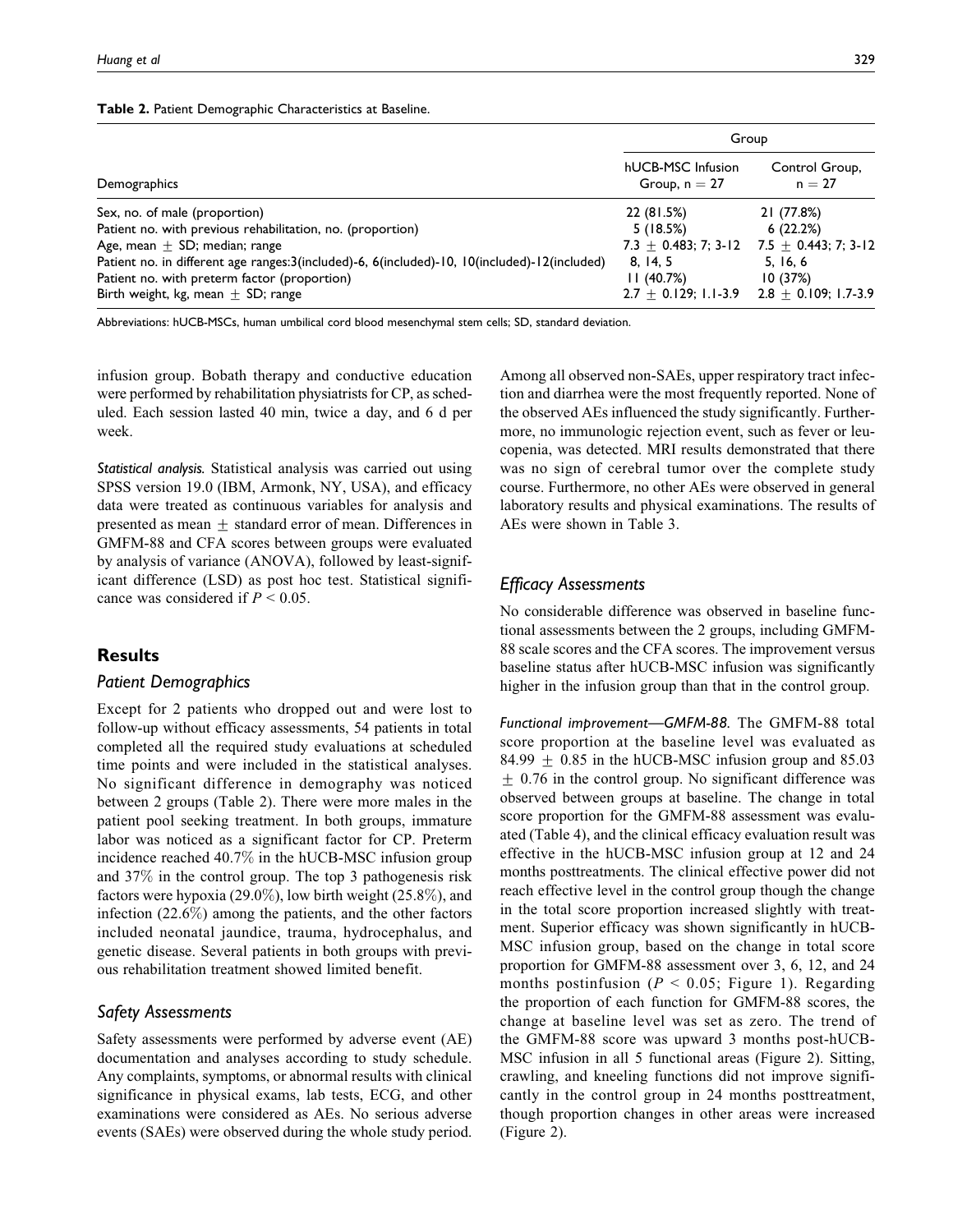|                                      |                              |                     | hUCB-MSC Infusion Group | Control Group               |                          |      |                     |                   |                             |                  |  |  |
|--------------------------------------|------------------------------|---------------------|-------------------------|-----------------------------|--------------------------|------|---------------------|-------------------|-----------------------------|------------------|--|--|
| Group<br>Adverse event no.           | 20                           |                     |                         |                             |                          |      | 18                  |                   |                             |                  |  |  |
| Event                                | Grade <sup>a</sup> I<br>Mild | Grade 2<br>Moderate | Grade 3<br>Severe       | Grade 4 Life<br>Threatening | Grade 5 Grade I<br>Death | Mild | Grade 2<br>Moderate | Grade 3<br>Severe | Grade 4 Life<br>Threatening | Grade 5<br>Death |  |  |
| Upper respiratory<br>tract infection | 9                            |                     |                         |                             |                          | 8    |                     |                   |                             |                  |  |  |
| Diarrhea                             |                              |                     |                         |                             |                          |      |                     |                   |                             |                  |  |  |
| Anorexia                             |                              |                     |                         |                             |                          |      |                     |                   |                             |                  |  |  |
| Constipation                         |                              |                     |                         |                             |                          |      |                     |                   |                             |                  |  |  |
| Urticaria                            |                              |                     |                         |                             |                          |      |                     |                   |                             |                  |  |  |

Abbreviation: hUCB-MSCs, human umbilical cord blood mesenchymal stem cells.

<sup>a</sup>Grade referred to the severity of adverse events based on the following general guideline of International Conference on Harmonization of Technical Requirements for Registration of Pharmaceuticals for Human Use- Good Clinical Practice (ICH-GCP): grade 1: mild AE. Clinical intervention was not involved usually; grade 2: moderate AE. Clinical intervention depended on the case; grade 3: severe AE. Clinical treatment was needed usually; grade 4: life-threatening or disabling AE; grade 5: death related to AE.

Table 4. The Change in Total Score Proportion in GMFM-88 Evaluation.<sup>a</sup>

|                                          |                                | <b>Phase Posttreatment</b>       |                                 |                                   |  |  |  |  |  |
|------------------------------------------|--------------------------------|----------------------------------|---------------------------------|-----------------------------------|--|--|--|--|--|
| Study Group                              | 3 Months                       | 6 Months                         | 12 Months                       | 24 Months                         |  |  |  |  |  |
| hUCB-MSC infusion group<br>Control group | $4.59 + 0.26$<br>$1.74 + 0.39$ | 7.62 $\pm$ 0.47<br>$2.96 + 0.32$ | $10.27 + 0.57$<br>$4.75 + 0.28$ | $12.66 \pm 0.66$<br>$4.81 + 0.39$ |  |  |  |  |  |

Abbreviations: GMFM-88, gross motor function measurement 88; hUCB-MSCs, human umbilical cord blood mesenchymal stem cells. <sup>a</sup>Values are mean  $\pm$  standard error.



Figure 1. The change in gross motor function measurement 88 (GMFM-88) total score proportion in 3, 6, 12, and 24 months posttreatment.

Functional improvement—CFA. CFA total scores at baseline level were 66.04  $\pm$  1.48 in the hUCB-MSC infusion group and 65.70  $\pm$  1.37 in the control group. No significant difference was observed between groups. The total score change in CFA was evaluated (Table 5), and the clinical efficacy evaluation result was effective at 6 months and 12 months posttreatment, while significant efficacy was observed at 24 months posttreatment in the hUCB-MSC infusion group. The clinical effective power did not reach the lower limitation of effective level until 24 months posttreatment in the control group. The differences between total score changes in 2 groups were also significant over 3, 6, 12, and 24 months posttreatment ( $P < 0.05$ ; Figure 3). Consistently, the changes in CFA scores in each function were elevated greatly in the hUCB-MSC infusion group compared to the control group (Figure 4). The baseline level of score change was set as zero. The CFA scores in all the 5 functional areas were inclined to improve 3 months post hUCB-MSC infusion (Figure 4). The score changes improved in the control group only at 24 months posttreatment (Figure 4).

Exploratory measure—EEG and MRI. All 54 patients underwent EEG exams, while abnormal results were shown in 20 patients at baseline. Among the 7 patients with slowing of EEG background rhythms in EEG reports, less diffuse slow waves were noticed in all 4 patients in the infusion group after hUCB-MSC treatments. It appeared that the cerebral electrophysiology might be improved after hUCB-MSC infusions. However, we could not come to a definite conclusion due to the limitation of data. Furthermore, EEG status did not improve with regard to increasing  $\theta$  waves,  $\delta$ waves, sporadic cusp, or sharp waves in other patients.

According to the MRI results, pathological changes were noticed in 41 patients at baseline, including periventricular leukomalacia (41.5%), ventriculomegaly of lateral ventriclesp (19.5%), hydrocephalus (17.1%), subcortical atrophy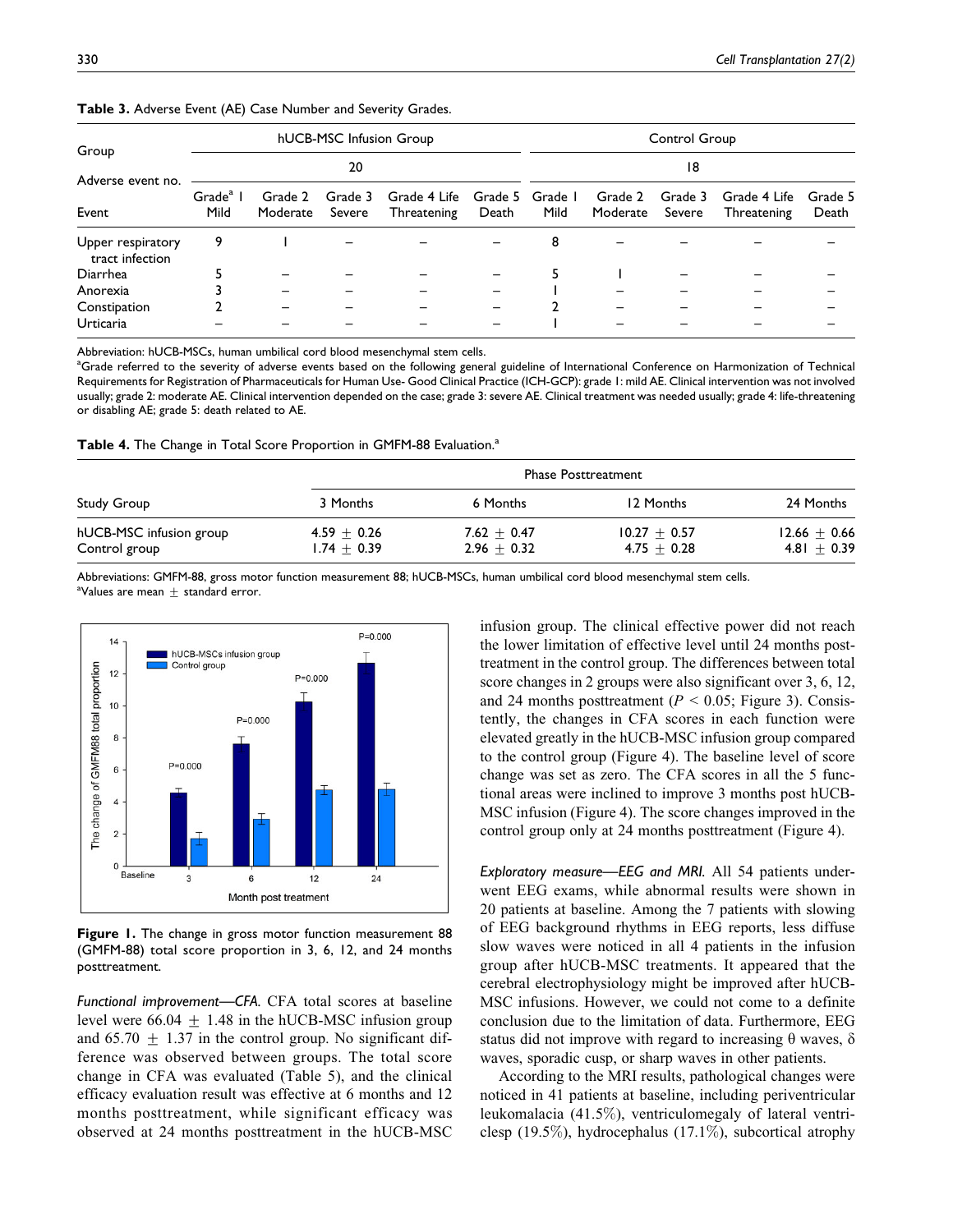

Figure 2. The change in gross motor function measurement 88 (GMFM-88) proportion in each function area at 3, 6, 12, and 24 months posttreatment.

|  | Table 5. The Change in Total Score in CFA. <sup>a</sup> |  |  |  |  |  |  |  |
|--|---------------------------------------------------------|--|--|--|--|--|--|--|
|--|---------------------------------------------------------|--|--|--|--|--|--|--|

|                                          |                              | <b>Phase Posttreatment</b>    |                                |                                |  |  |  |  |  |
|------------------------------------------|------------------------------|-------------------------------|--------------------------------|--------------------------------|--|--|--|--|--|
| Study Group                              | 3 Months                     | 6 Months                      | 12 Months                      | 24 Months                      |  |  |  |  |  |
| hUCB-MSC infusion group<br>Control group | $7.2 + 0.73$<br>$2.9 + 0.33$ | $12.0 + 0.97$<br>$5.5 + 0.52$ | $18.9 + 1.15$<br>$8.07 + 0.54$ | $25.0 + 1.23$<br>$10.6 + 0.65$ |  |  |  |  |  |

Abbreviations: CFA, the comprehensive functional assessment; hUCB-MSCs, human umbilical cord blood mesenchymal stem cells. <sup>a</sup>Values are mean  $\pm$  standard error.



Figure 3. The change in comprehensive functional assessment (CFA) total score in 3, 6, 12, and 24 months posttreatment.

 $(12.2\%)$ , callosum hypoplasia  $(7.3\%)$ , and other cases of cerebral congenital hypoplasia (2.4%). Based on the routine MRI exams, the improvements in cerebral structures were rare after treatments.

## **Discussion**

The therapeutic benefits of hUCB  $MSCs^{22,23}$ , mononuclear cells  $(MNCs)^{24}$ , and plasma <sup>25</sup> were investigated for various neurological diseases. Although the development of neuroregeneration provided some new options for CP therapy, alternative therapies were still limited. Based on the current data in clinical trials and case reports, hUCB-MSC infusion was a promising therapy compared to other types of MSCs. They were immunologically safe and easily accessible<sup>26</sup>. The clinical application of MSC infusion was limited by several technical hurdles, such as source, transplant viability, therapy timing, dose, and immunogenic toxicity $11$ . Different studies had various therapy timelines, frequencies, and doses. It was believed that the minimum necessary cell dosage for cell engraftment was  $1 \times 10^7$  cells/kg<sup>27</sup>. Regarding the risk of overdose infusion, it was also reported that the umbilical cord blood (UCB) single-dose infusion units with total nucleated cell dose of more than  $21 \times 10^7$  cells/kg was one of the factors leading to higher mortality<sup>28</sup>. Single-dose infusion of UCB was reported in some studies with cell dose as  $2 \times 10^7$  cells or  $3 \times 10^7$  cells/kg<sup>15,29</sup>. Furthermore, it was suggested that the neuroprotective effect of hUCB MNCs could be enhanced by repeated cell administrations in a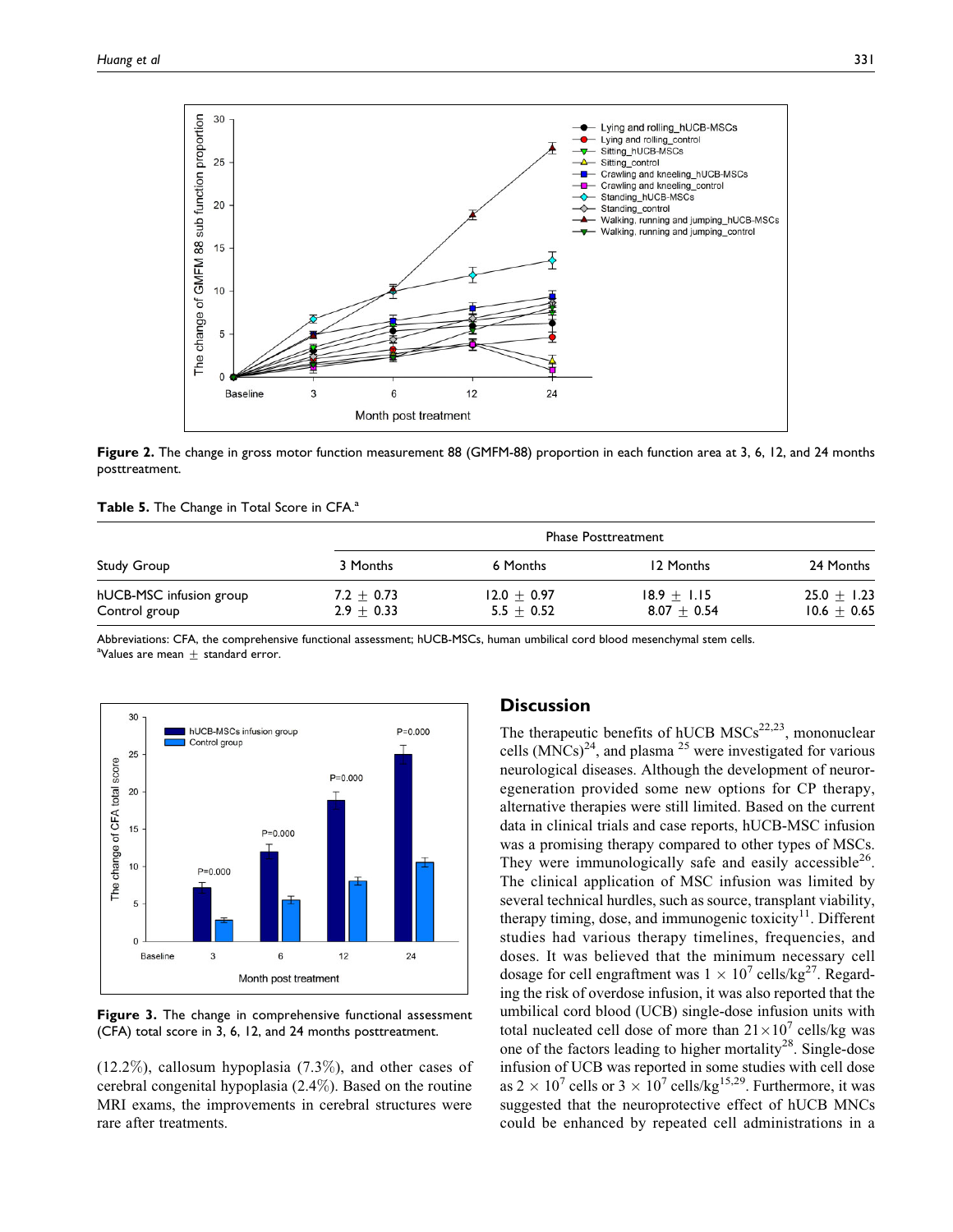

Figure 4. The change in comprehensive functional assessment (CFA) score in each function area in 3, 6, 12, and 24 months posttreatment.

mouse model<sup>30</sup>. Multiple-dosing infusion was also used in some case reports $13$  and was shown effective at a fixed quantity of  $5 \times 10^7$  cells/dose, in our study. No difference was observed in AE incidence between groups. According to our results, it could be safely concluded that the hUCB-MSC infusion with basic rehabilitation was safe and effective to improve the gross motor function in children with CP.

In particular, significant improvement in gross movement was shown after hUCB-MSC infusion. The beneficial effects observed in the hUCB-MSC infusion group was superior to the control group with basic rehabilitation therapy only. The improvements in GMFM-88 total score proportion reached effective level in clinical efficacy evaluation 12 months posttreatment, while it failed to reach the effective level in the control group during the whole study phase (Table 4). It was coincident with clinical observation. The therapeutic efficacy of basic rehabilitation was influenced by several factors, such as treatment duration, patient compliance, efficacy evaluation system, and so on. Regarding the benefits of basic rehabilitation to gross motor function, the improvement was limited, based on the clinical effective power assessment within the 24-month follow-up phase, though slight improvement was observed with the treatments. The clinical effective power evaluation in CFA total scores was effective at 6 months and significantly effective at 24 months posttreatment in the hUCB-MSC infusion group. It was noticed that the clinical effective status in CFA was observed 6 months ahead of that in GMFM-88. It indicated that improvements in comprehensive function could occur even before significant development of gross motor function in clinical practice. Besides, in the control group, comprehensive function was improved at the effective level at 24 months posttreatment (Table 5). Taking the evaluation of GMFM-88 and CFA in the control group together, the efficacy of basic rehabilitation was limited, though it seemed inclined to improve slightly. The efficacy of basic rehabilitation was still ambiguous. The persistent efficacy of basic rehabilitation to CFA in the control group could not be evaluated after 24 months posttreatment due to the limitation of the study follow-up phase. Further study was needed since the lower limitation of the clinical effective level was just reached in the control group at 24 months posttreatment.

The safety of hUCB-MSC infusion was ensured at the 24-month follow-up phase after the last dose was administered. The patients did not show any signs of SAE nor immunologic rejection.

The cerebral function might be improved since better cerebral electrophysiologic trace was observed in the EEG of some patients. However, cerebral structure improvements were not observed in routine MRI results. This might be due to insufficient sensitivity of routine MRI to measure the changes at the cellular level. Diffusion tensor imaging (DTI) was superior to routine MRI on corticospinal tract (CST) imaging, and the correlation between DTI parameters of the injured CST and the severity of motor dysfunction had been confirmed in previous studies $3<sup>1</sup>$ .

Moreover, after rehabilitation treatment, the DTI parameters could also reflect the motor function outcomes of pediatric patients with hemiplegic  $CP^{32}$ .

Furthermore, increased metabolic activity in various areas of the brain could be shown in 18F-fluorodeoxyglucose positron emission tomography (18F-FDG-PET/CT) scan images post autologous bone marrow mononuclear cell therapy in CP patients<sup>33,34</sup>. It was indicated cerebral functional improvement could be induced by MSC therapy. The functional improvement was detectable given a proper technical approach. Further functional neuroimaging would be needed to explore the effects of hUCB-MSC therapy on cerebral functional areas, such as DTI and 18F-FDG-PET/CT.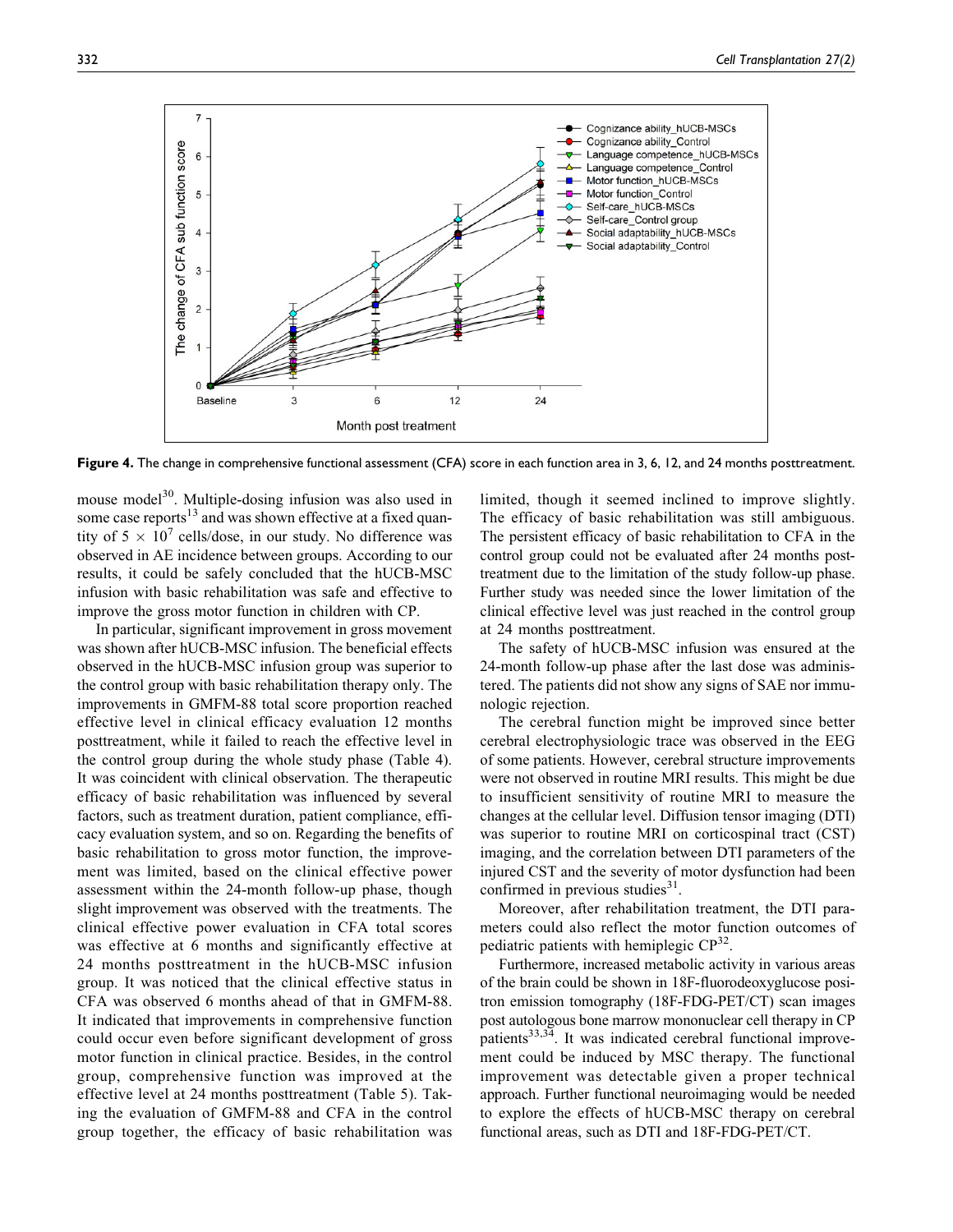Various preclinical studies on CP models showed that infusion of MSCs could lead to homing, viability, and differentiation of these cells into neurons, oligodendrocytes, astrocytes, and so  $\text{on}^{27,35}$ . hUCB-MSCs were studied extensively in rat models with neonatal hypoxia/ ischemia and significant improvements were observed in behavioral function. The possible mechanisms of action include reducing proinflammatory cytokine levels<sup>36,37</sup>, and paracrine effects  $27$  to stimulate recovery in the injured brain. However, it might not be realistic to improve neurological function through neuronal replacement by hUCB-MSC infusion intravenously, considering the limited quantity of MSCs through the hematoencephalic barrier<sup>27</sup>. Although the safety of hUCB-MSC infusion was ensured up to 24 months in our long-term follow-up phase, further double-blind, randomized, placebo-controlled trials are necessary to obtain more evidence of efficacy. Further neuroimaging monitoring would be of help to identify the influence of hUCB-MSC therapy on cerebral function in our future studies.

#### Acknowledgments

We acknowledge the assistance of all the patients and their families in this study.

## Authors' Contribution

Li Huang and Che Zhang contributed equally to this work.

#### Ethical Approval

This study was approved by our institutional review board.

#### Statement of Human and Animal Rights

This study was approved by the Institutional Review Board (IRB) of the Taihe Hospital Affiliated to Hubei Medical College (Hubei, China, Ethical approval No. 2010-06).

#### Statement of Informed Consent

Informed consent forms approved by IRB were signed by the patients or legally authorized representative before commencement of study.

#### Declaration of Conflicting Interests

The author(s) declared no potential conflicts of interest with respect to the research, authorship, and/or publication of this article.

## Funding

The author(s) disclosed receipt of the following financial support for the research and/or authorship of this article: The present work was supported by Hubei Province Technology Fund No. 2013BCB002 and was conducted at the Children's Medical Centre of Taihe Hospital (Hubei, China).

#### **References**

- 1. Jones MW, Morgan E, Shelton JE, Thorogood C. Cerebral palsy: introduction and diagnosis (part I). J Pediatr Health Care. 2007;21(3):146–152.
- 2. Rosenbaum P, Paneth N, Leviton A, Goldstein M, Bax M, Damiano D, Dan B, Jacobsson B. A report: the definition and

classification of cerebral palsy. Dev Med Child Neurol Suppl. 2007;109:8–14.

- 3. Nelson KB, Blair E. Prenatal factors in singletons with cerebral palsy born at or near term. N Engl J Med. 2015;373(10): 946–953.
- 4. Pharoah PO, Cooke T, Cooke RW, Rosenbloom L. Birthweight specific trends in cerebral palsy. Arch Dis Child. 1990;65(6): 602–606.
- 5. Maclennan AH, Thompson SC, Gecz J. Cerebral palsy: causes, pathways, and the role of genetic variants. Am J Obstetr Gynecol. 2015;213(6):779–788.
- 6. Hasegawa J, Toyokawa S, Ikenoue T, Asano Y, Satoh S, Ikeda T, Ichizuka K, Tamiya N, Nakai A, Fujimori K, et al; Prevention Recurrence Committee, Japan Obstetric Compensation System for Cerebral Palsy. Relevant obstetric factors for cerebral palsy: from the nationwide obstetric compensation system in Japan. PLoS One. 2016;11(1): e0148122.
- 7. He P, Chen G, Wang ZJ, Guo C, Zheng XY. Children with motor impairment related to cerebral palsy: prevalence, severity and concurrent impairments in China. J Paediatr Child Health. 2017;53(5):480–484.
- 8. Bartley J, Carroll JE. Stem cell therapy for cerebral palsy. Expert Opin Biol Ther. 2003;3(4):541–549.
- 9. Wang X, Cheng H, Hua R, Yang J, Dai G, Zhang Z, Wang R, Qin C, An Y. Effects of bone marrow mesenchymal stromal cells on gross motor function measure scores of children with cerebral palsy: a preliminary clinical study. Cytotherapy. 2013; 15(12):1549–1562.
- 10. Anttila H, Suoranta J, Malmivaara A, Mäkelä M, Autti-Rämä I. Effectiveness of physiotherapy and conductive education interventions in children with cerebral palsy: a focused review. Am J Phys Med Rehabil. 2008;87(6):478–501.
- 11. Ruff CA, Faulkner SD, Fehlings MG. The potential for stem cell therapies to have an impact on cerebral palsy: opportunities and limitations. Dev Med Child Neurol. 2013;55(8): 689–697.
- 12. Deuse T, Stubbendorff M, Tang-Quan K, Phillips N, Kay MA, Eiermann T, Phan TT, Volk HD, Reichenspurner H, Robbins RC, et al. Immunogenicity and immunomodulatory properties of umbilical cord lining mesenchymal stem cells. Cell Transplant. 2011;20(5):655–667.
- 13. Wang L, Ji H, Zhou J, Xie J, Zhong Z, Li M, Bai W, Li N, Zhang Z, Wang X, et al. Therapeutic potential of umbilical cord mesenchymal stromal cells transplantation for cerebral palsy: a case report. Case Rep Transplant. 2013;2013(4): 146347.
- 14. Feng M, Lu A, Gao H, Qian C, Zhang J, Lin T, Zhao Y. Safety of allogeneic umbilical cord blood stem cells therapy in patients with severe cerebral palsy: a retrospective study. Stem Cells Int. 2015;2015(2):325652.
- 15. Kyunghoon M, Junyoung S, Jin Young K, Jooyeon Ko PT, Ju Seok R, Myung Seo K, Su Jin J, Sang Heum K, Doyeun O, Moon Kyu K, et al. Umbilical cord blood therapy potentiated with erythropoietin for children with cerebral palsy: a doubleblind, randomized, placebo-controlled trial. Stem Cells. 2013; 31(3):581–591.